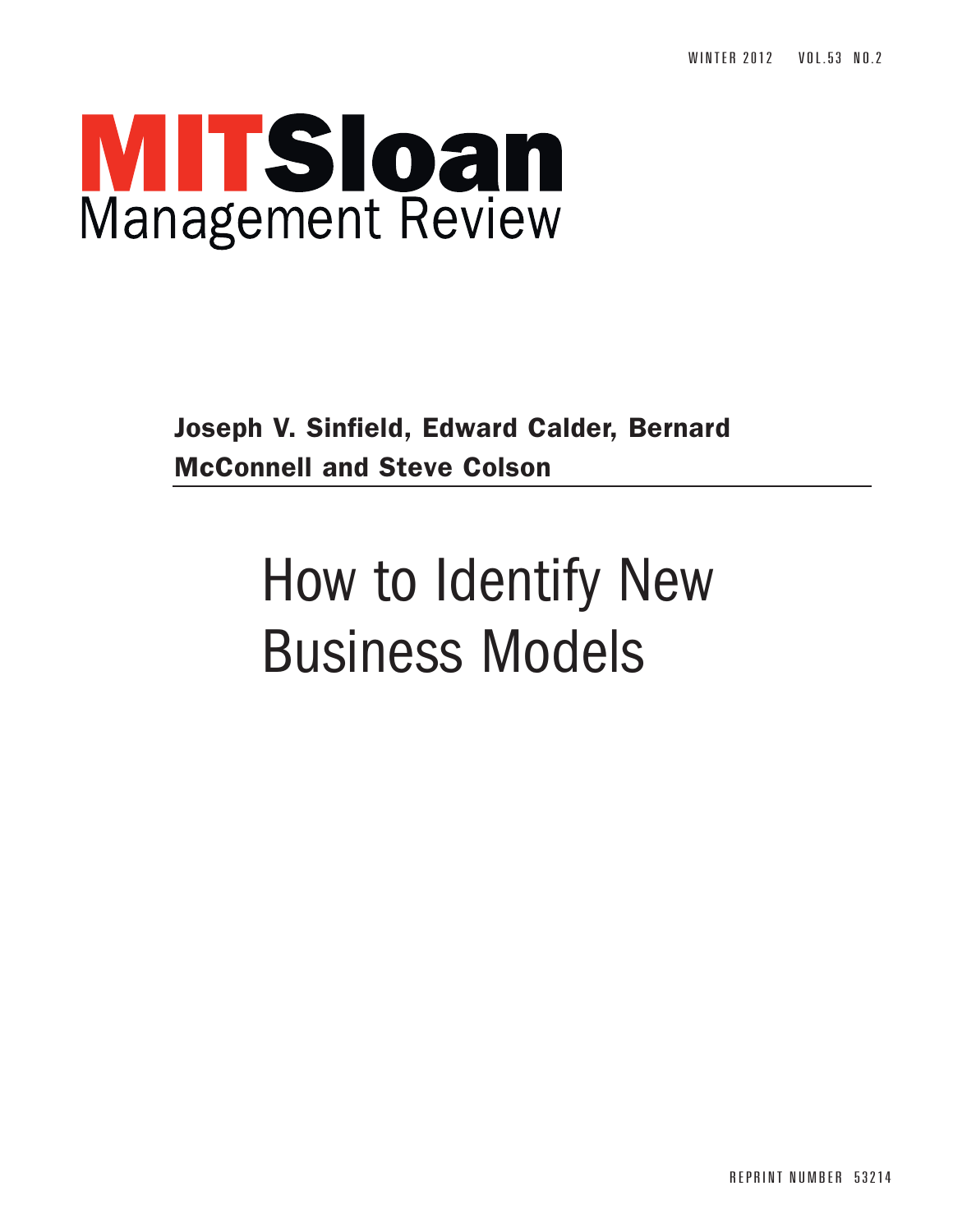# How to Identify New Business Models

Systematically exploring alternative approaches to value creation can allow companies to find new opportunities for growth. **BY JOSEPH V. SINFIELD, EDWARD CALDER, BERNARD MCCONNELL AND STEVE COLSON**

ORGANIZATIONS TRADITIONALLY pursue growth via one or more of three broad paths: •They invest heavily in product development so they can produce new and better offerings. •They develop deep consumer insights in order to offer new and better ways to satisfy customers' needs. • They concentrate on strategy formulation to grow by acquisition or by moving into new or adjacent markets.

Each of these paths usually involves devoting considerable time and resources to developing a corresponding organizational competency. For example, to build product capability, companies typically invest in in-house research and development departments and/or technology-sourcing expertise. Establishing customer insight capability often requires creating in-house market research units and implementing robust feedback links between the sales force and the developers of product or service lines. And creating a strategy capability generally involves setting up dedicated corporate strategy units and merger and

acquisition groups or engaging consultants.

Recently, a fourth path has emerged, one that we might label "business model experimentation": the pursuit of growth through the methodical examination of alternative business models. At its heart, business model experimentation is a means to explore alternative value creation approaches quickly, inexpensively and, to the extent possible, through "thought experiments." The process sheds new light on potential competitors and lowers the risk of taking the wrong or a lesser-potential road — all for an initial investment that is typically quite small relative to what can be gained.

Research conducted in the last 10 years has established a link between business model innovation and value creation.<sup>1</sup> To our minds, this research points to the need for organizations to build a *competency* in business model innovation — that is, in the process of exploring possible business model alternatives that can be pursued to commercialize any given idea prior to going out into the market and expend**QUESTION** How can your company explore business model innovation?

THE LEADING

#### FINDINGS

- **Create a template that allows you to examine alternative answers to key business model questions.**
- **Use the template to systematically consider alternative approaches to value creation.**
- **Be clear upfront about what you don't want to change about the way you do business.**

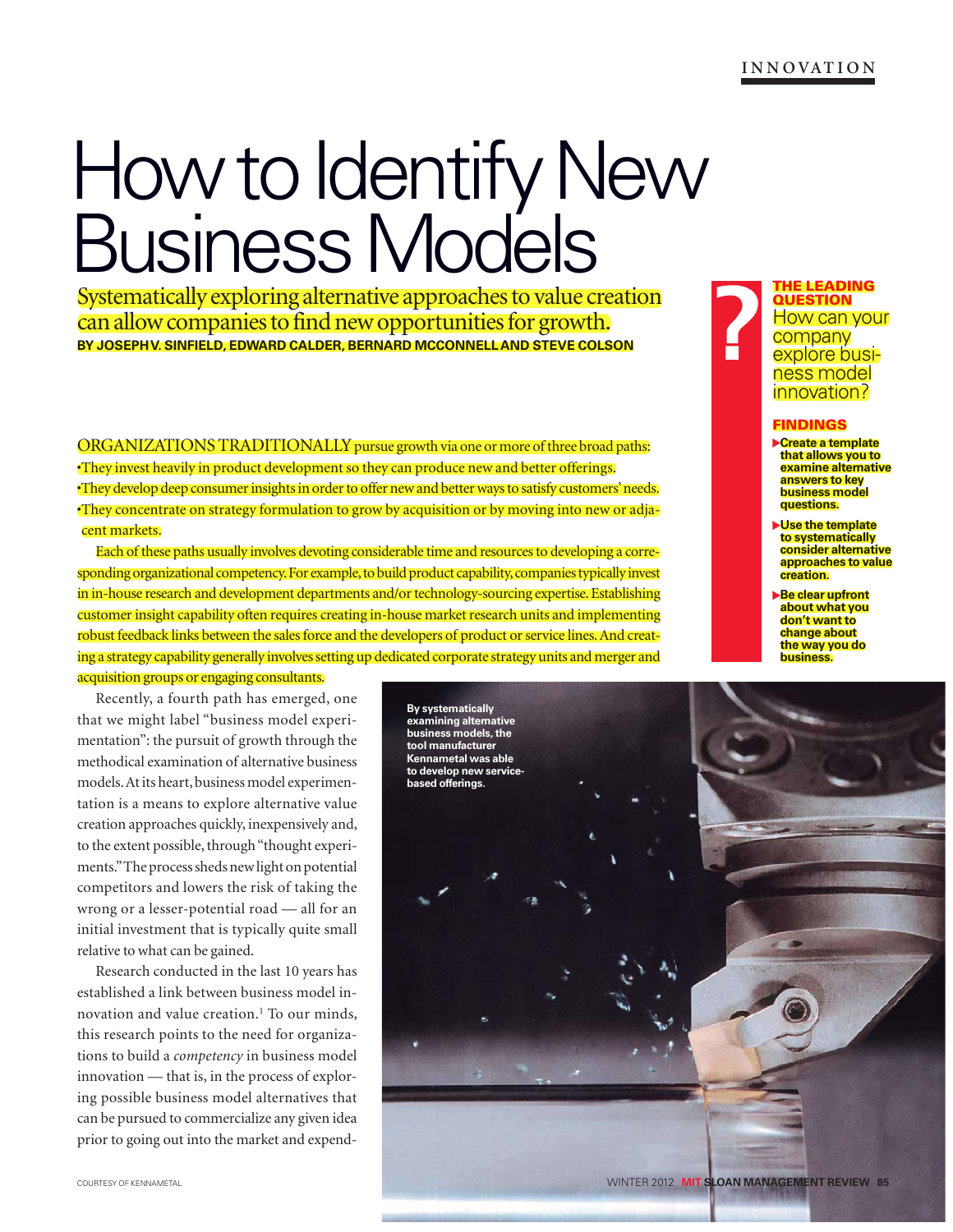#### ABOUT THE RESEARCH

The approach to business model experimentation presented in this article stems from over four years of field work carried out with more than 20 companies — including Kennametal, Infineum, Johnson & Johnson, P&G and Medtronic — in an array of industries, including consumer packaged goods, chemicals, medical devices, pharmaceuticals and financial services. This work entailed in-depth, interviewbased primary market research with existing and potential customers; extensive working team idea formulation and prioritization activities, and in-market assumption testing and business piloting. Our purpose was to understand the range of alternatives available for companies to optimize the value captured through commercialization of their innovative offerings. The specific company examples presented in this article highlight two distinct approaches to employing the proposed business model innovation process. These two cases represent starting points at opposite ends of the value chain one driven by an understanding of unsatisfied customer needs, the

other driven by the pursuit of applications for a set of technical solutions. This demonstrates the broad applicability of the approach.

ing resources. However, few organizations have successfully conceived and executed a business model different from their current one, fewer still have done it more than once and only a handful have put in place a methodical approach to business model innovation.

Our goal is to demonstrate how an organization's ability to methodically and routinely examine multiple business model alternatives — in other words, by treating the business model as a variable and not a constant — can serve as a critical enabler of growth, allowing executives to anticipate, adjust to and capitalize on new technologies or customer insights. The approach we describe is based on research over the last two decades into mechanisms of reliable, methodical business model generation as well as our own work helping companies<sup>2</sup> build the capability to create repeatable growth through business model experimentation. (See "About the Research.")

### **What Is a Business Model?**

At a conceptual level, a business model includes all aspects of a company's approach to developing a profitable offering and delivering it to its target customers. A review of the relevant literature reveals that more than 40 different components — such as target customer, type of offering and pricing approach have been included in various definitions of business models put forward over the past few decades, with much of the variation stemming from differences between the industries and circumstances in which a definition has been applied.<sup>3</sup>

For our purposes, we will explore the concept of a business model by addressing several core questions that the majority of business model researchers deal within their models:

•Who is the target customer?

•What need is met for the customer?

• What offering will we provide to address that need?

•How does the customer gain access to that offering? • What role will our business play in providing the offering?

#### •How will our business earn a profit?

In any working business model, the answers to these questions are fixed. But what if they weren't? What if you considered each of them as a variable? What new opportunities could you capture that you can't address with your current business model? The answers to these questions form the essence of business model experimentation.

# **Starting the Process**

The first step in the business model exploration process is to create a template to examine possible alternative answers to the questions above. (See "A Business Model Development Template.") The questions that help to shape a business model represent a series of decisions, each of which has a set of possible outcomes. Our template lays out various possible outcomes within the business model structure. Selecting one possibility from each category and then linking them together forms one potential new way to proceed. And, of course, selecting different combinations creates other possible outcomes.

To see how this works, consider how an airline might use the template to generate alternative business models. Currently, airlines serve a range of customers with the same basic model. For example, regardless of whether the customer is going on vacation with her family, traveling on business or responding to an emergency, airlines use the standard pay-per-seat model with which we are all familiar. Minor levels of customization exist — for example, larger seats and priority boarding for those who pay for them — but the core model is the same for all.

To explore business model innovation, an airline could start by picking a specific customer group and then beginning to explore potential options other than its current model. Answers to the question "How does the customer gain access to the offering?" (which is essentially the same as asking "How will we sell it?") could include "Through travel agents" or "Through online websites" or "Through self-service kiosks" or "As part of partnerships." As for where on the value chain the airline might operate, it could be the service provider, but it might also be a wholesaler selling off excess capacity to reduce unprofitable flights. Various profit models would likely start with the traditional pay-per-seat but might expand to include subscription models. The offering itself might be a premium seat, a low-cost seat or maybe even fractional ownership of a plane or chartered use of an aircraft. We experimented with "What we sell" for an airline to show how changing just one variable can result in a substantially different business. (See "Generating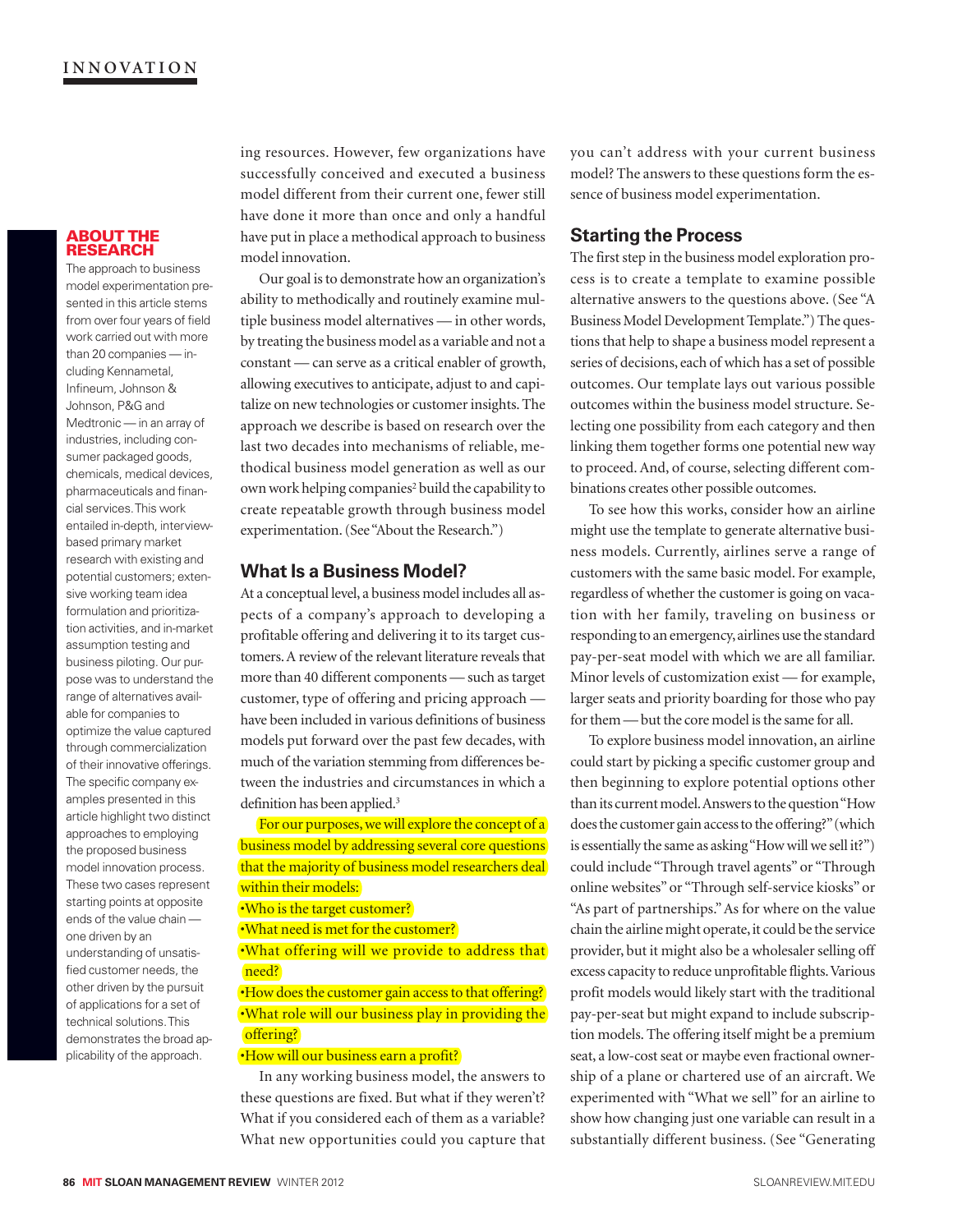New Business Models by Changing One Variable.")

Working out what elements should be in a business model — and then examining different combinations of them — can be a rapid and robust way to explore the possibilities of business model innovation. This process has the potential, for instance, to uncover combinations that are common in other industries but not in your own. In fact, deliberately applying analogies from other industries (for example, what if a company became the NetJets of agricultural equipment or the Dell of automobiles?) can be highly fruitful. It may also highlight links that create a "systemic" level of competitive advantage in the business concept — much as Apple did with the agreements it made with record labels to distribute songs through its iTunes online music site. Alternatively, the business model innovation process can uncover opportunities to more comprehensively fulfill a customer need than any current competitors do.

A quick run-through of simple combinations of high-level strategic questions can produce a wide range of potential business models. But each of the questions could be examined in more detail in a systematic way to yield deeper insight into some specific aspect of the business. For example, rather than brainstorming various alternatives for the "What we sell" category, a company could break the category down into its constituent parts and ask a series of additional questions such as: •Should we sell a product or a service? •Should it be standard or customizable? •Will its benefits be tangible or intangible? •Will we sell a generic or branded offering? •Should it be a durable or a consumable?

We have often found it useful to visualize such choices as switches, or levers, which can be flipped one way or the other. (See "Exploring Offering Options in More Depth," p. 88.) You could engage in a similar exercise to systematically explore potential variations in the way a customer might gain access to an offering or the way a customer might pay for it.

# **Narrowing the Choices**

Despite what one might think, these choices are not infinite. In working through possible combinations of variables, it becomes clear that some are inherently interrelated. For example, if the offering is a durable good like a car, it is unlikely that the con-

#### **A BUSINESS MODEL DEVELOPMENTTEMPLATE**

The questions that help to shape a business model represent a series of decisions, each of which has a set of possible outcomes. This template lays out various possible outcomes within the business model structure.



#### GENERATING NEW BUSINESS MODELS BY CHANGING ONE VARIABLE

Changing even just one variable — in this case, "What is sold" for an airline business — can result in a substantially different business model.



sumer will need to purchase new ones frequently. Such realizations dramatically reduce the number of options that must be explored.

What's more, there are likely only a handful of ways that any of these questions can be practically addressed while remaining consistent with the mission of the organization and its "goals and bounds"<sup>4</sup> that is, what the organization is willing, and not willing, to do. Some answers form a more natural path to making the business more efficient or better able to deliver the existing value proposition. Some will lead to models that are more feasible to implement than others, given the company's existing competencies and its ability to develop new ones.

In fact, it is possible to use this approach to delib-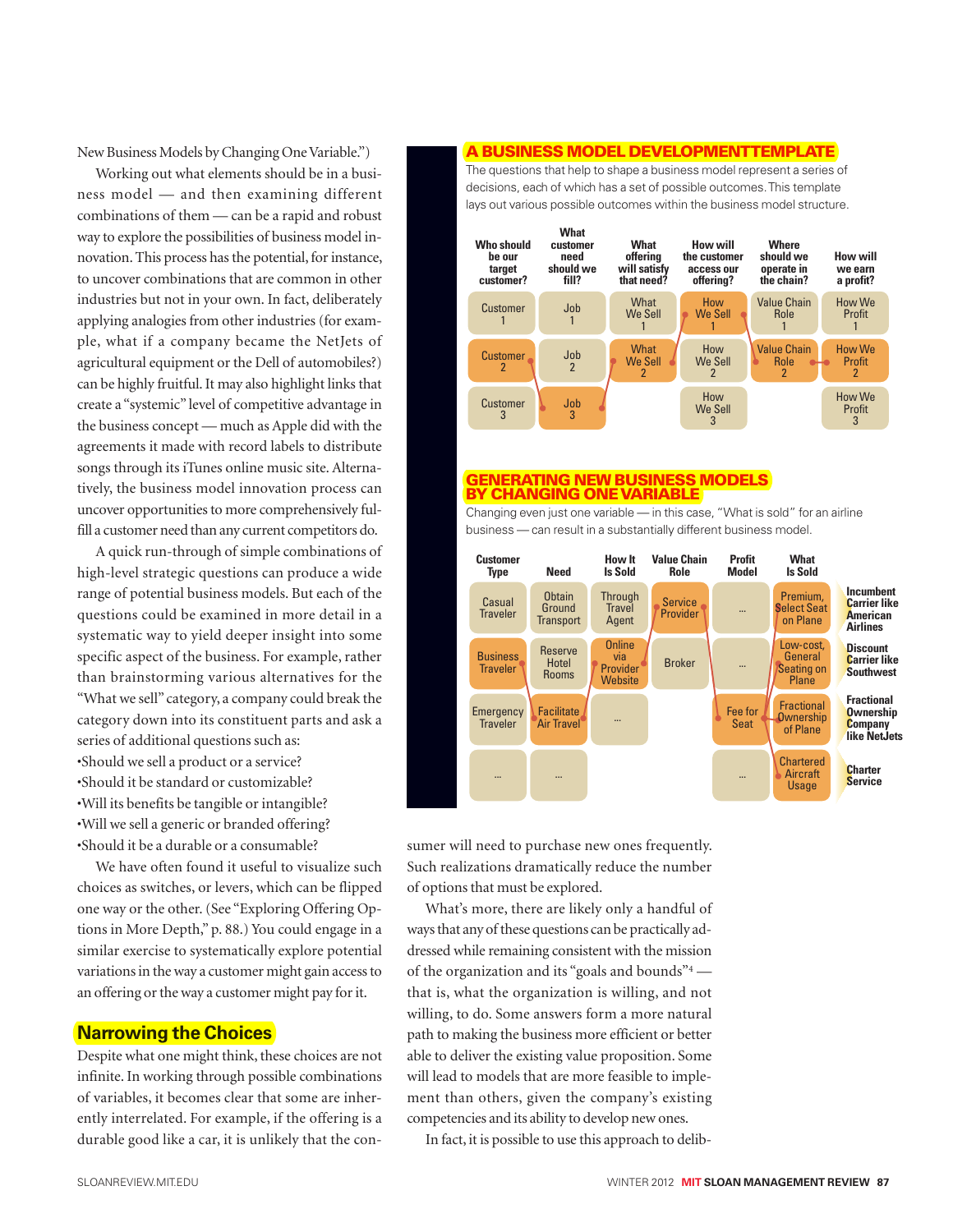erately align the exploration of alternative business models with wider corporate goals by "locking in" one or more variables as you go about your experimentation. To see how this might work, let's take a look at two cases in more depth. In the first, a tool manufacturer explores opportunities to enter new lines of business spurred by market trends; in the second, a maker of petroleum additives seeks to identify new ways to employ its core competencies.

## **Exploring New Customer Needs**

Kennametal is a tool manufacturer based in Latrobe, Pennsylvania. Faced with an evolving manufacturing environment, a changing customer base and increasing global competition, Kennametal embarked on a business model experimentation initiative to diversify its revenue stream by identifying two to three new businesses in adjacent markets that would leverage core assets. A small team kicked off the initiative with a research effort focused on developing a more comprehensive understanding of potential customers' frustrations, desires and challenges, in order to populate both the target customer and possible needs categories of the business model template. The research involved a combination of qualitative, quantitative and observational activities.<sup>5</sup>

Since the goal was to create diversified revenue streams, Kennametal chose to prioritize needs based on the classic measures of their profit potential: importance to the customer, the customer's level of dissatisfaction with the offerings currently on the market and the degree to which the need had not already been targeted by other internal efforts.

#### EXPLORING OFFERING OPTIONS IN MORE DEPTH

Rather than just brainstorming various alternatives for the "What we sell" question that is part of a business model, a company could more systematically examine its options by asking a series of additional questions, such as whether what it sells is a product or service, whether that product or service is standard or customizable, etc.



The company then identified three high-potential combinations. For example, one was small "job shops" that had unmet training needs. The next step was to focus on developing the offering and determine how the company would deliver it.

For each possibility, the team methodically reviewed a list of levers for the remaining business model components — for example, "What we sell" and "How we profit" — and articulated multiple options for each lever. By examining more than 30 different levers in multiple combinations, they systematically generated an expansive list of possible business model options. Conceptualizing the different components of a business model as levers forced the team to consider new combinations they likely would have otherwise overlooked. For example, Kennametal has traditionally been a product-centered company that provides service as part of product sales. However, by looking at its service capabilities and examining the options for some "How we profit" levers, the company was able to consider a number of interesting fee-for-service business models. In doing so, Kennametal was essentially exploring ways to monetize the latent wealth of knowledge contained in the organization's experience, people and knowledge-management systems.

With more than 30 levers, there were literally thousands of possible permutations and, therefore, the last step in the process was to identify the most attractive ones. The team focused on the possibilities that would generate the greatest customer satisfaction, would be the hardest for competitors to copy and were the most feasible to pilot. This process ensured not only that a wide range of options were considered but that the opportunities selected were well matched to customers' needs, were competitively robust and leveraged existing resources appropriately.

The initiative required a minimal amount of time from a small, multifunctional team over an eight-week period — truly a low-risk way to home in on new growth options. In this way, Kennametal used the business model innovation process to move beyond incremental improvements in its businesses and generate three new opportunities to pursue in adjacent markets. In particular, two of these initiatives formed the foundation of new service-based offerings for Kennametal.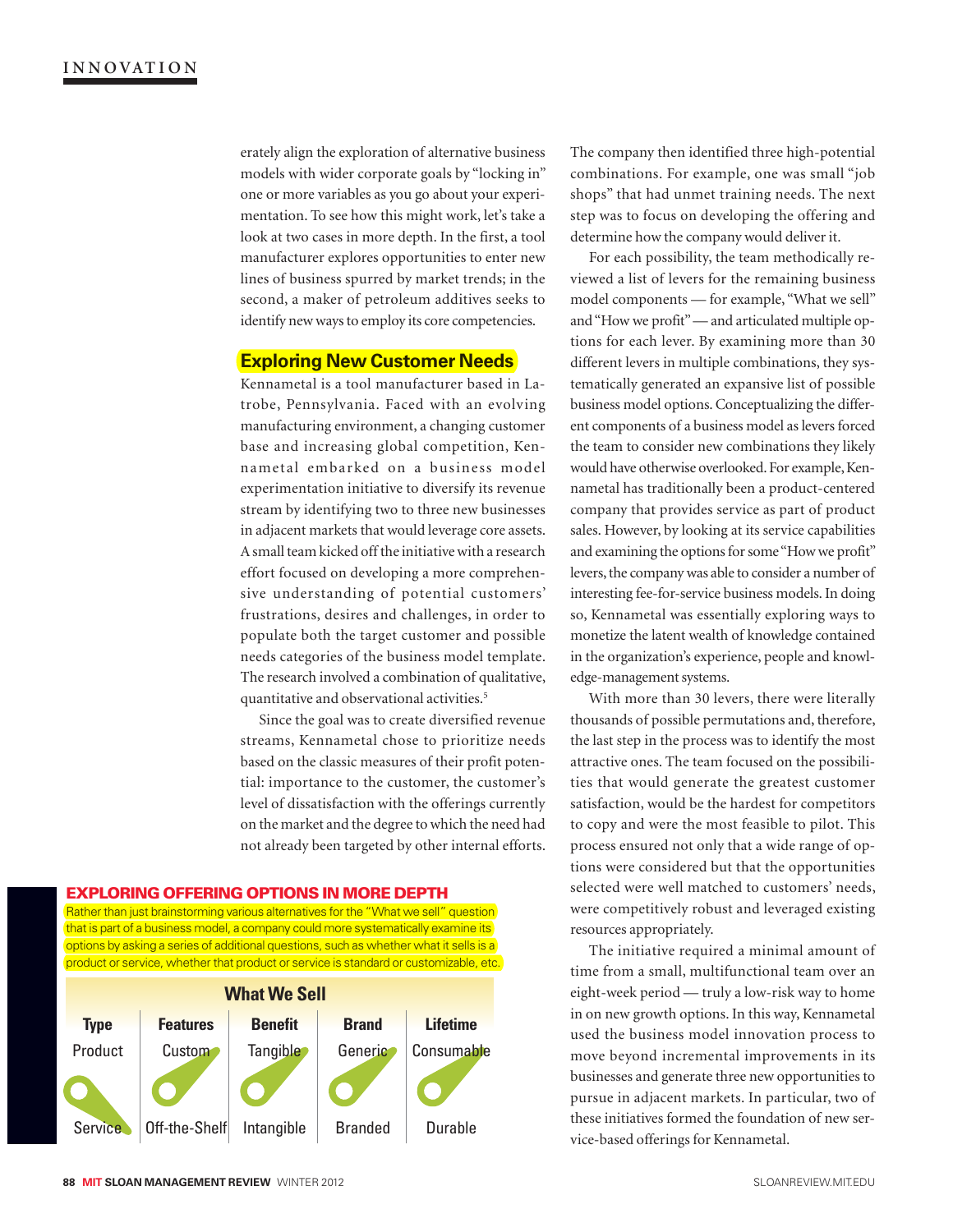# **Using Core Competencies to Create New Businesses at Infineum**

Infineum, an enterprise based in Oxfordshire, United Kingdom, with about 1,600 employees that conducts business in more than 70 countries, is another organization that has used the business model experimentation process. Infineum is one of the leading formulators, manufacturers and marketers of petroleum additives for the fuel and lubricant industry, and its customers are oil and fuel marketers. Infineum's goal in the business model experimentation process was to leverage its product technology and know-how and create a list of profitable new opportunities that fit with its core competencies.

Since Infineum wished to hold to a strong interpersonal sales model in any initiative it pursued, we locked down the "How we sell" switch and did not consider alternative sales methods. In addition, the company's goals and boundaries were built into the process by dividing entries under each category into three groups: "desirable," "discussable" and "unthinkable." (See "Incorporating Goals and Boundaries into Business Model Experimentation.")

Given those requirements, within each category each option was considered according to its overall merits. Infineum identified a number of new opportunities, two of which we will now describe in more detail. Both went from inception to commercialization within 18 months, a time frame that is unusual in an industry as asset-intensive as petrochemicals.

**Rethinking what we sell.** The first example involves additives for the lubrication of high-precision instruments like cameras and robotics. Identifying a commercialization opportunity for this market presented two special challenges to Infineum's existing business model. First, the amount of lubricant required per instrument is extremely small, so selling the product by the ton, as Infineum usually did, was not appropriate. Second, Infineum was working closely with one particular original equipment manufacturer, which wanted to treat the offerings as a trade secret, whereas Infineum would have normally sought patent protection for its intellectual property.

To address these challenges, a new business model was devised having two key new elements in the "What we sell" and "How we profit" categories. The first element was to charge a regular fee (typically, twice

#### INCORPORATING GOALS AND BOUNDARIES INTO BUSINESS MODEL EXPERIMENTATION

In this excerpt from its business model generation template, Infineum built its goals and boundaries into the business model experimentation process by dividing entries into three groups: "desirable," "discussable" and "unthinkable."



yearly) for work resulting in meeting R&D targets. This fee was charged on the basis of value to the OEM in meeting technical challenges, rather than bearing any relationship to the cost of the R&D, and as such can be considered as the direct monetization of the value of the R&D work. The second element involved licensing the necessary know-how to the OEM and charging royalties linked to the OEM's use of that know-how, based on the OEM's unit sales. Revenue from these elements, together with the sales price of additives sold to the OEM, created three distinct income streams, which led to a viable business model for Infineum that was also acceptable to the OEM.

**Changing places.** The second example shows what can happen when you look at different roles your company might play in the industry value chain. Infineum normally sold diesel and heavyfuel-oil additives to refineries, with a value proposition based on a combination of high levels of technical performance, lowering costs and a responsive supply chain to deal with fuel-specific requirements. In the new business opportunity, ad-